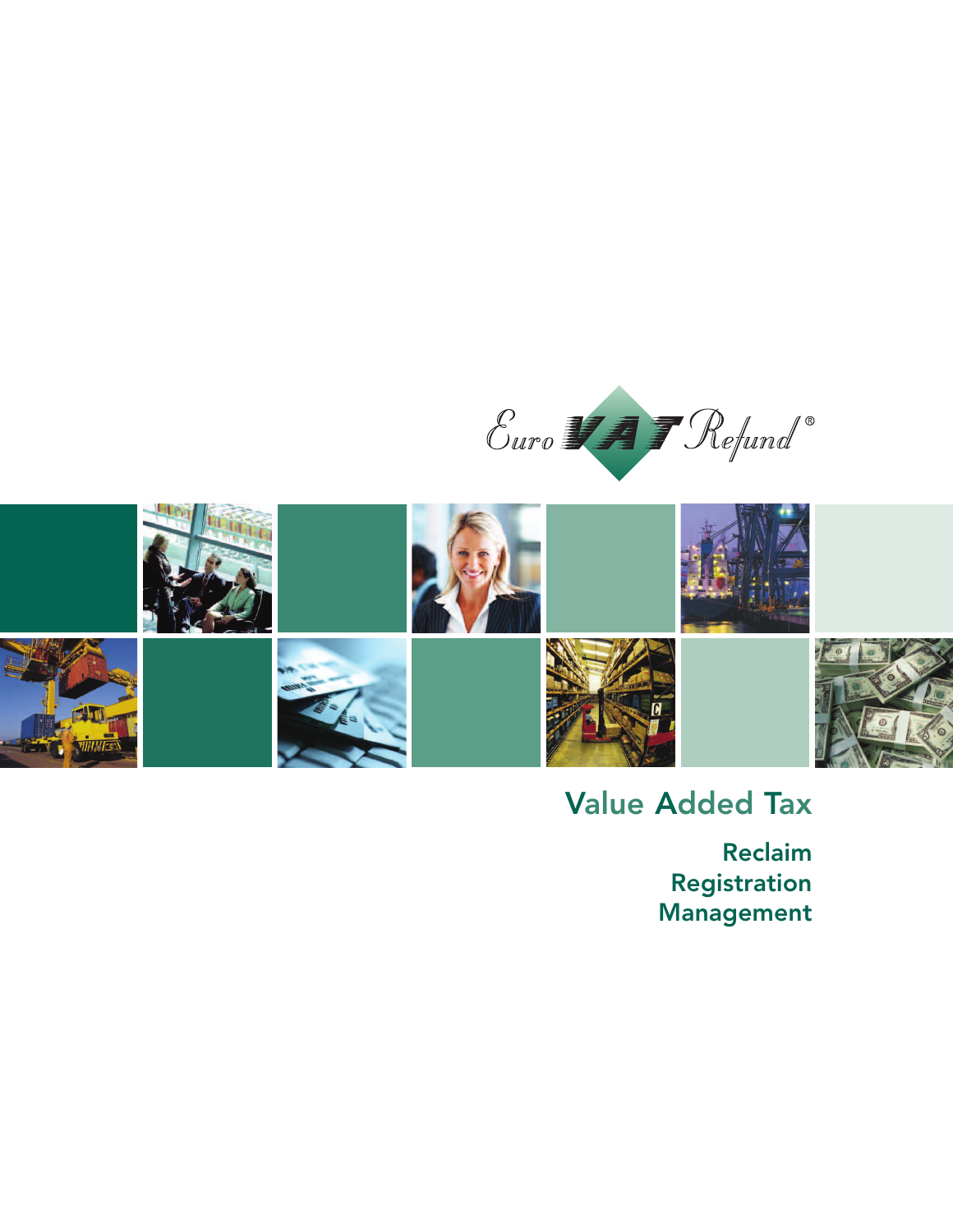VAT Reclaim Most North American companies that incur Value Added Tax (VAT) on business related expenses in Europe, Australia and Japan are entitled to a refund. In some instances, VAT registration may be required.



To obtain a refund, a company must submit original VAT invoices to the tax authorities where the expenditure was incurred. Official application forms in the local language of the country must be completed and submitted along with the original invoices.

Euro VAT Refund makes it convenient for your firm to collect the VAT refund and manage VAT registration when required. We collaborate with local tax authorities and understand their unique requirements and customs.

We know the necessary procedures and have the forms in order to expedite your claims for prompt and maximized VAT refund.

We will assist you in how to prepare for future refunds and also help you understand complex VAT rules that are in place in over 100 countries worldwide.

#### VAT Reclaim Schedule

| Austria (MwSt/USt)   | $13\%$ or $20\%$        |
|----------------------|-------------------------|
| Finland (ALV)        | $10\% \text{ or } 24\%$ |
| France (TVA)         | 20%                     |
| Germany (MwSt/USt)   | 7% or 19%               |
| Japan (JCT)          | 10%                     |
| Netherlands (BTW)    | 9% or 21%               |
| Sweden (Moms)        | 12\% or 25\%            |
| United Kingdom (VAT) | 20%                     |

The above rates are examples as of January 2020. Additional EU members have substantial reclaimable VAT on non-travel expenses.

#### Typical Recoverable VAT Expenses are incurred on:

- Hotel and Transportation
- Conferences and Trade Shows
- TV and Movie Production
- Inter-Company (travel, delegation, services, seminars)
- Import VAT, Logistics, and Warranty Products
- Drop-shipping, Installation and Maintenance Contracts
- Global Contracts
- Telecom and Network Services
- Professional Fees and Marketing
- Research and Development

#### Example United Kingdom



UK travel expenses of \$100,000 incl. 20% VAT might be eligible for up to a \$17,000 refund.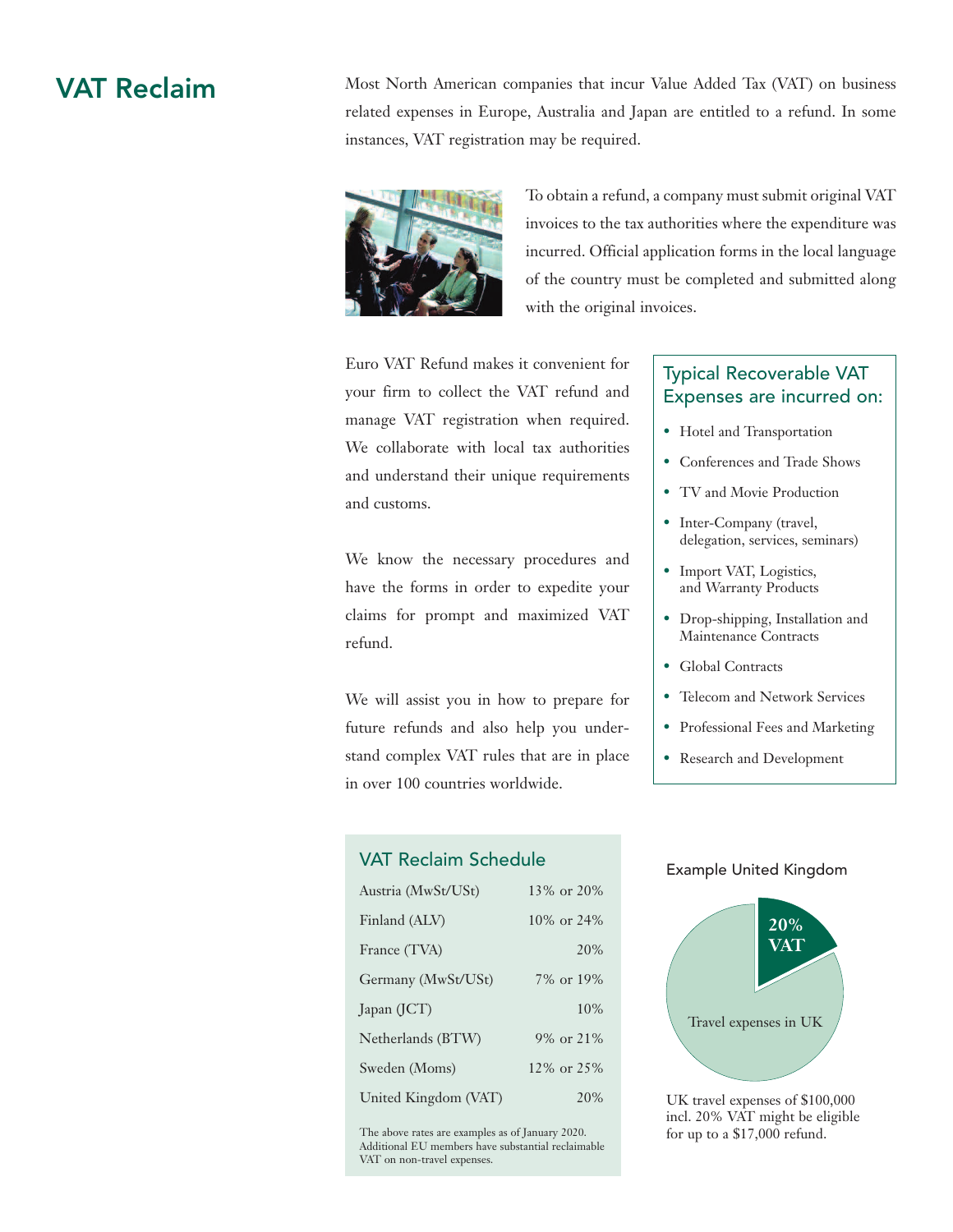#### Activities where VAT registration may be required:

- E-commerce
- Conferences and Trade Shows
- Inter-Company (travel, delegation, services, seminars)
- Import VAT, Logistics, and Warranty Products
- Drop-shipping, Installation and Maintenance Contracts
- Global Contracts
- Telecom and Network Services
- Professional Fees and Marketing

Many times North American Companies conduct business in Europe where VAT registration is necessary in order to get a refund. It is essential by the planning stage to know how the claim should be done and if registration is necessary in order to secure a maximized refund. Note that it is not always

necessary to have an established business or location in Europe in order to register for VAT.

The international VAT rules are very complex and vary from country to country.



### VAT Management and Registration

# SERVICES Euro VAT Refund Financial

- VAT registration and management
- $\blacklozenge$  Identification and assessment of the VAT refund possibilities
- $\blacklozenge$  Identification of business activities in Europe that may be subject to VAT registration
- $\blacklozenge$  Establishing of routines for how to collect and track the invoices eligible for VAT refund
- Retrieval services
- $\blacklozenge$  Correction of invoices when needed
- $\blacklozenge$  Filing of the VAT claims with the local tax authorities
- $\blacklozenge$  Credit from vendors if the VAT has been charged incorrectly
- $\triangle$  Consulting expertise in complicated VAT matters



310-204-0805 www.eurovat.com